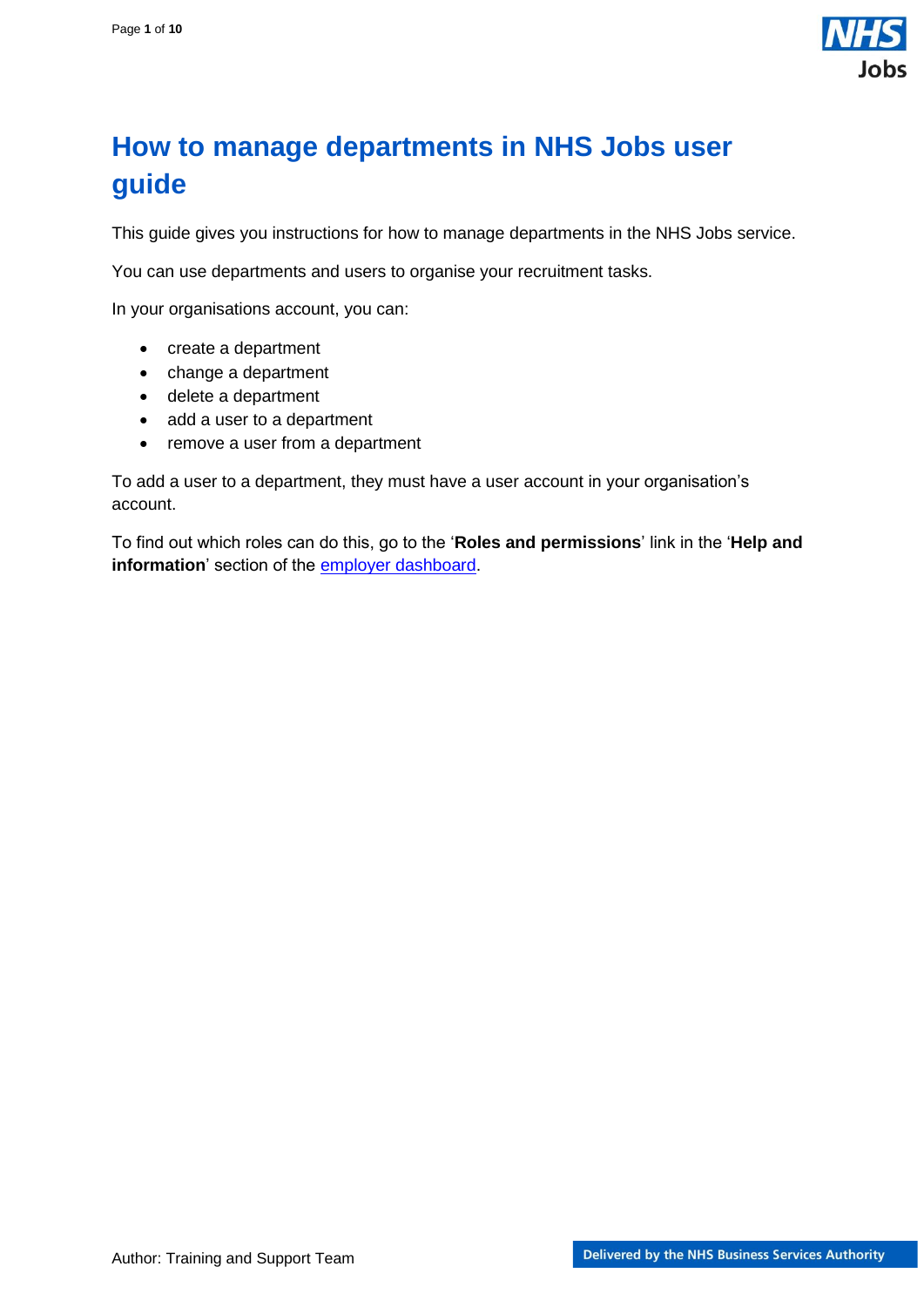# **Contents**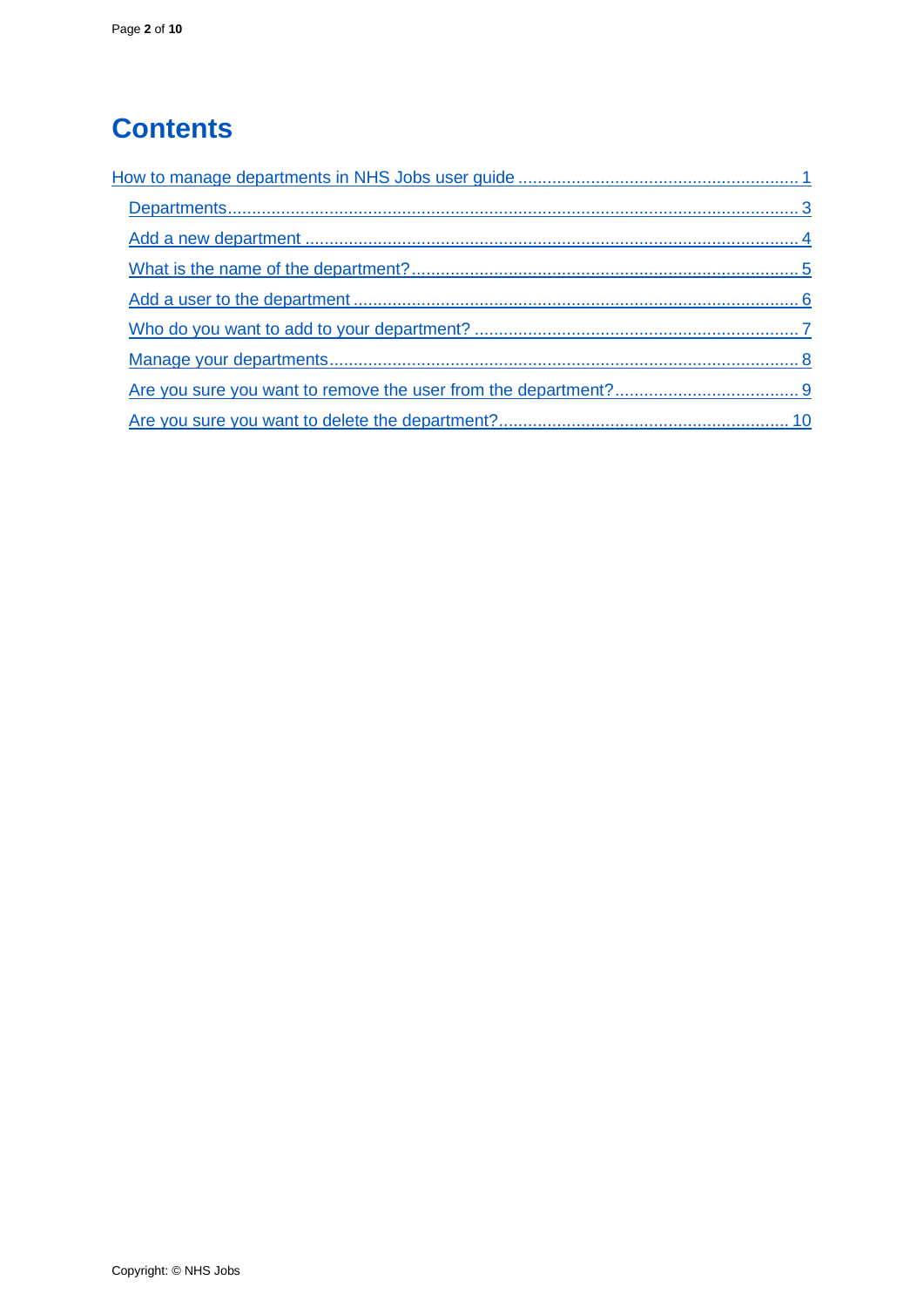#### <span id="page-2-0"></span>**Departments**

This page gives you instructions for how to manage departments in your organisations account.

**Important:** The employer dashboard is shown. You'll only see the 'Departments' link if you're an NHS Jobs 'Super user' role for your organisations account.

To manage your departments, complete the following step:

1. Select the ['Departments'](#page-3-0) link.

| Jobs                                                |                                                                 | You're viewing NHS Training and Support<br>Change<br>Signed in as Liam M1 Sign Out |
|-----------------------------------------------------|-----------------------------------------------------------------|------------------------------------------------------------------------------------|
|                                                     |                                                                 | Show tasks for all accounts                                                        |
|                                                     | <b>BETA</b> Your feedback will help us to improve this service. |                                                                                    |
| <b>NHS Training and Support</b><br><b>Dashboard</b> |                                                                 | What you can do                                                                    |
| Tasks by stage                                      | <b>Listings by user</b>                                         | <b>Create a job listing</b><br>Search for a listing                                |
| Showing tasks for<br>All users                      | $\check{~}$                                                     | Search for an applicant                                                            |
| <b>Draft</b>                                        | $\overline{2}$                                                  | <b>Manage the account</b><br>Manage users                                          |
| <b>Published</b>                                    | $\mathbf{0}$                                                    | At risk applicants<br><b>Accredited logos</b>                                      |
| <b>Shortlisting</b>                                 | $\mathbf{0}$                                                    | Key performance indicators<br>(KPIs)<br><b>Approval settings</b>                   |
| <b>Interviews</b>                                   | 4 - on track 2, overdue 2                                       | Departments<br><b>Welsh listings</b>                                               |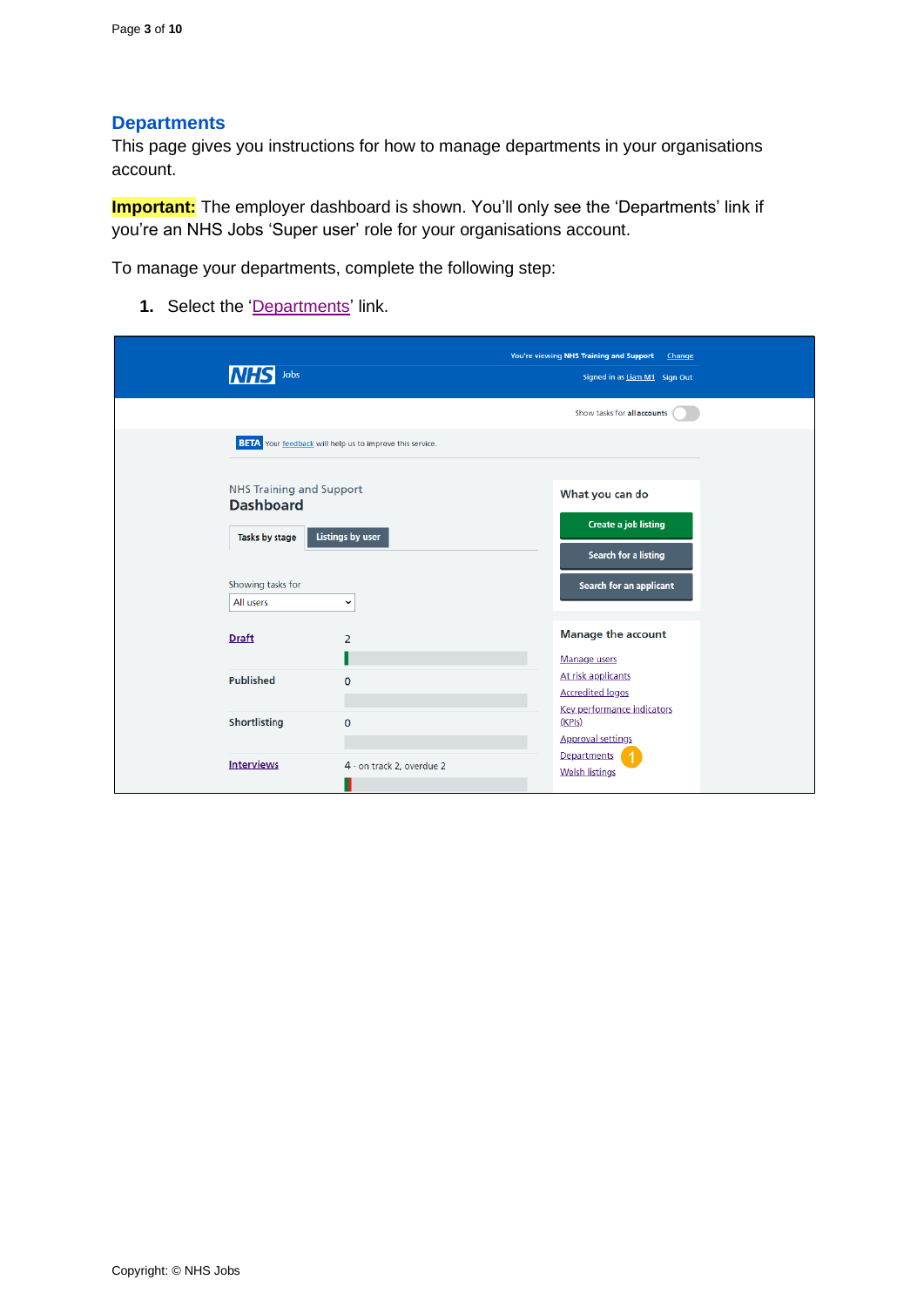#### <span id="page-3-0"></span>**Add a new department**

This page gives you instructions for how to add a new department.

**Important:** When you create a department, all users in it can view their own tasks and the tasks for their department. In this example, you don't have any departments.

To add a new department, complete the following step:

1. Select the ['Add a new department'](#page-4-0) button.

| <b>INHS</b><br>Jobs                                                                                         | You're viewing NHS Training and Support<br>Signed in as Liam M1 Sign Out | Change            |
|-------------------------------------------------------------------------------------------------------------|--------------------------------------------------------------------------|-------------------|
| <b>BETA</b> Your feedback will help us to improve this service.                                             |                                                                          |                   |
| < Go back                                                                                                   |                                                                          |                   |
| Manage account<br><b>Manage your departments</b>                                                            |                                                                          |                   |
| When you create a department, all users in it can view their own tasks and<br>the tasks for the department. |                                                                          |                   |
| Add a new department                                                                                        |                                                                          |                   |
| Terms and conditions<br><b>Accessibility Statement</b><br><b>Privacy policy</b>                             | How to create and publish jobs<br>Cookies                                | © Crown copyright |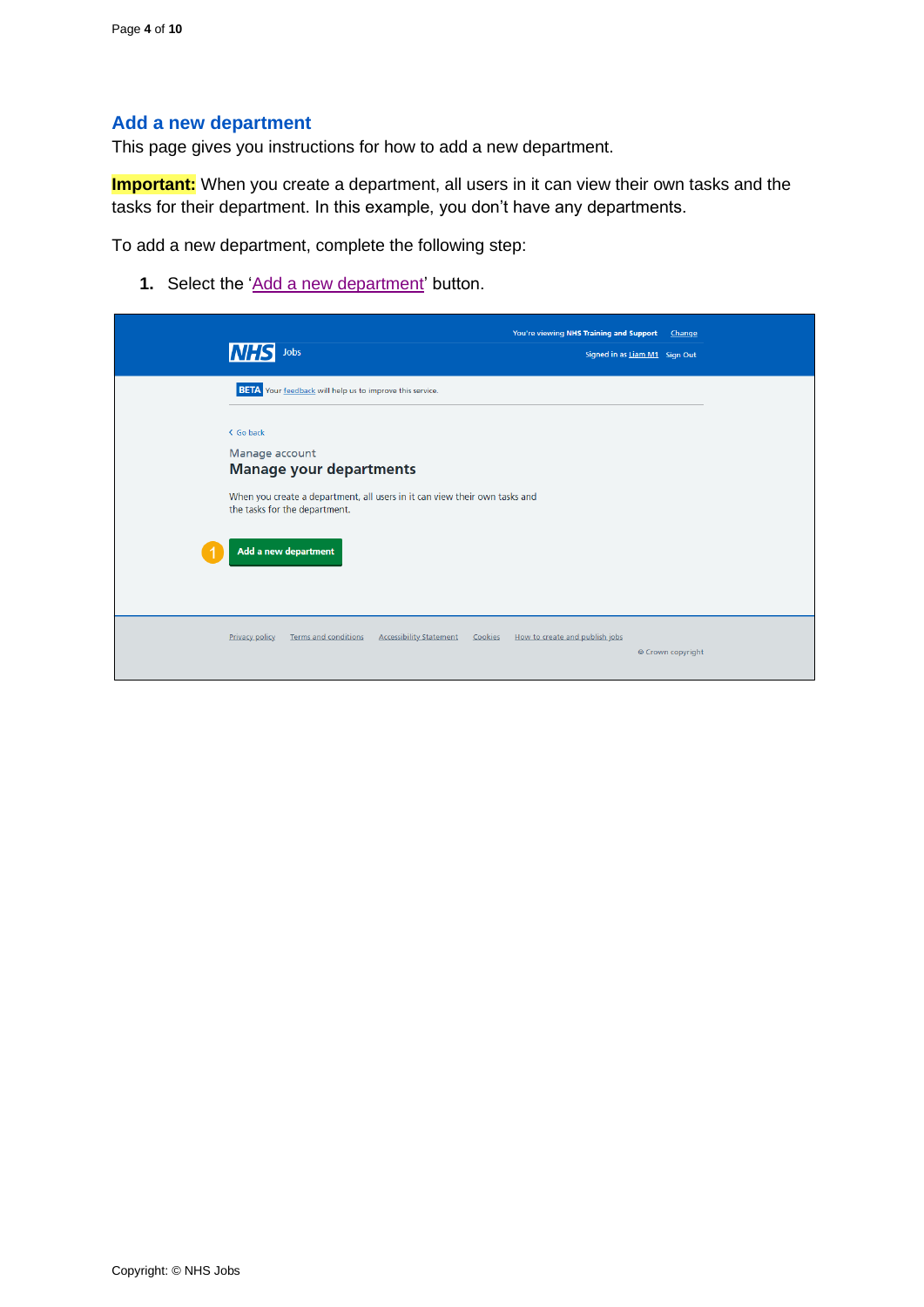### <span id="page-4-0"></span>**What is the name of the department?**

This page gives you instructions for how to add the name of the department.

**Important:** This is what you'll see when selecting which department to use.

To add the name of the department, complete the following steps:

- **1.** In the **Department name** box, enter the details.
- **2.** Select the ['Save'](#page-5-0) button.

|                                                                                 | You're viewing NHS Training and Support Change |                   |
|---------------------------------------------------------------------------------|------------------------------------------------|-------------------|
| <b>NHS</b><br>Jobs                                                              | Signed in as Liam M1 Sign Out                  |                   |
| <b>BETA</b> Your feedback will help us to improve this service.                 |                                                |                   |
| < Go back                                                                       |                                                |                   |
| Manage account<br>What is the name of the department?                           |                                                |                   |
|                                                                                 |                                                |                   |
| Save                                                                            |                                                |                   |
|                                                                                 |                                                |                   |
|                                                                                 |                                                |                   |
| <b>Privacy policy</b><br>Terms and conditions<br><b>Accessibility Statement</b> | Cookies How to create and publish jobs         | © Crown copyright |
|                                                                                 |                                                |                   |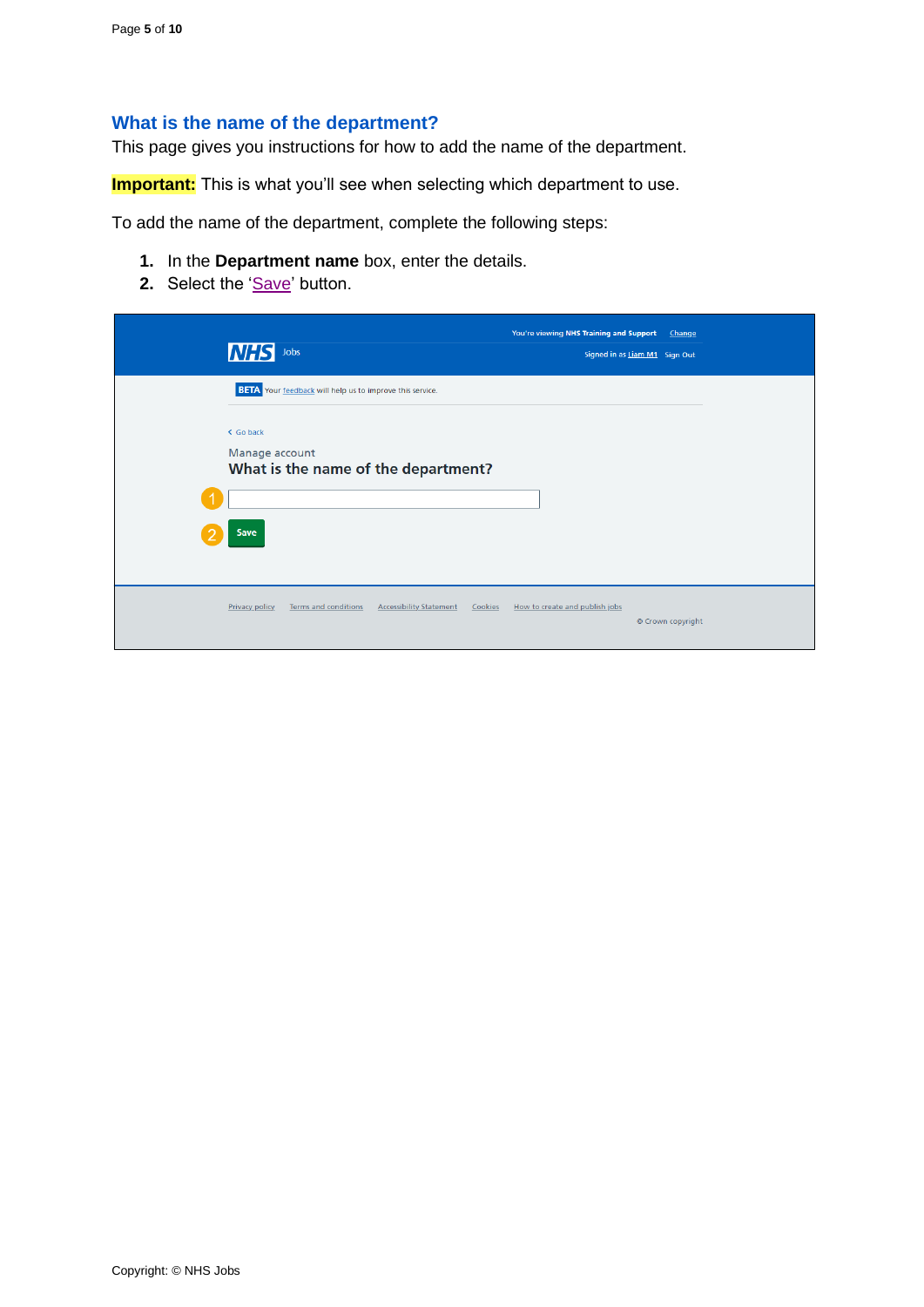#### <span id="page-5-0"></span>**Add a user to the department**

This page gives you instructions for how to add a user to the department.

**Important:** When you create a department, all users in it can view their own tasks and the tasks for their department.

To add a user to the department, complete the following steps:

**1.** Select the 'Add a user [to the department'](#page-6-0) link.

| Jobs<br>MHSI                                                                                                | You're viewing NHS Training and Support<br>Change<br>Signed in as Liam M1 Sign Out |
|-------------------------------------------------------------------------------------------------------------|------------------------------------------------------------------------------------|
| <b>BETA</b> Your feedback will help us to improve this service.                                             |                                                                                    |
| < Go back                                                                                                   |                                                                                    |
| Manage account<br><b>Manage your departments</b>                                                            |                                                                                    |
| When you create a department, all users in it can view their own tasks and<br>the tasks for the department. |                                                                                    |
| <b>NHS Jobs</b>                                                                                             | Change name                                                                        |
| Add a user to the NHS Jobs department                                                                       |                                                                                    |
| Add a new department<br>Delete a department                                                                 |                                                                                    |
| <b>Terms and conditions</b><br><b>Accessibility Statement</b><br><b>Privacy policy</b>                      | Cookies<br>How to create and publish jobs<br>© Crown copyright                     |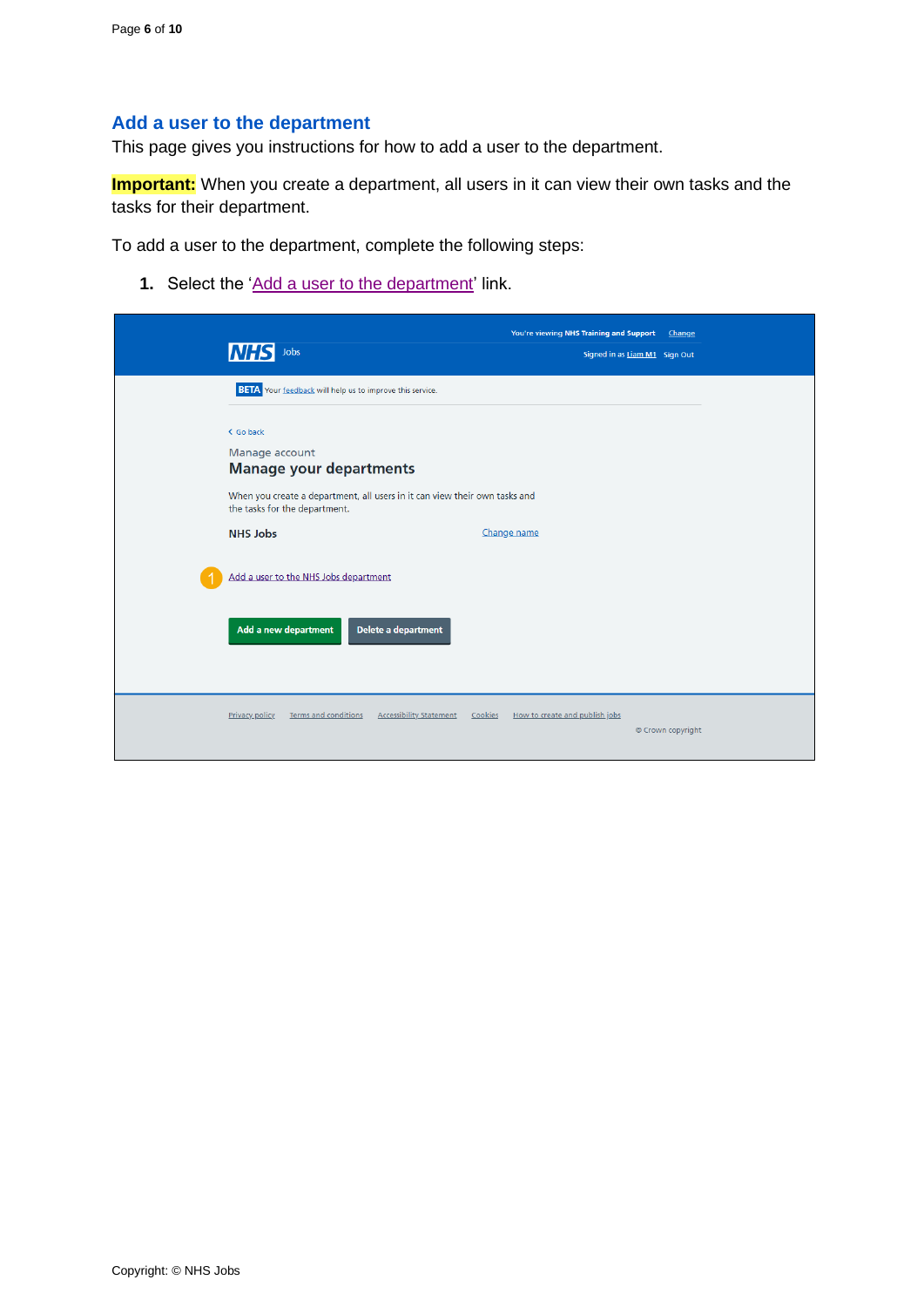#### <span id="page-6-0"></span>**Who do you want to add to your department?**

This page gives you instructions for how to add users to your department.

**Important:** You can select one or more users. If the person you want is not on the list. You need to contact a super user for your organisation.

To add a user to your department, complete the following steps:

- **1.** Select an answer.
	- or
- **2.** Select the 'The person I want is not on the list' link.
- **3.** Select the ['Save'](#page-7-0) button.

| Jobs<br>INH.                                                                                                                               | You're viewing NHS Training and Support<br>Signed in as Liam M1 Sign Out | Change            |
|--------------------------------------------------------------------------------------------------------------------------------------------|--------------------------------------------------------------------------|-------------------|
| <b>BETA</b> Your feedback will help us to improve this service.                                                                            |                                                                          |                   |
| < Go back<br>Manage account<br>Who do you want to add to the NHS Jobs<br>department?                                                       |                                                                          |                   |
| Jen Prince<br>Administrator<br>Joe Bloggs2<br><b>Training Team Leader</b><br>Joe Bloggs3<br>Recruitment manager                            |                                                                          |                   |
| Joe Bloggs<br><b>Training and Support Manager</b><br>Liam M1<br><b>Training and Support Manager</b>                                        |                                                                          |                   |
| The person I want is not on the list<br>To get someone added to the list you need to contact a superuser for<br>your organisation.<br>Save |                                                                          |                   |
| <b>Privacy policy</b><br><b>Terms and conditions</b><br><b>Accessibility Statement</b><br>Cookies                                          | How to create and publish jobs                                           | © Crown copyright |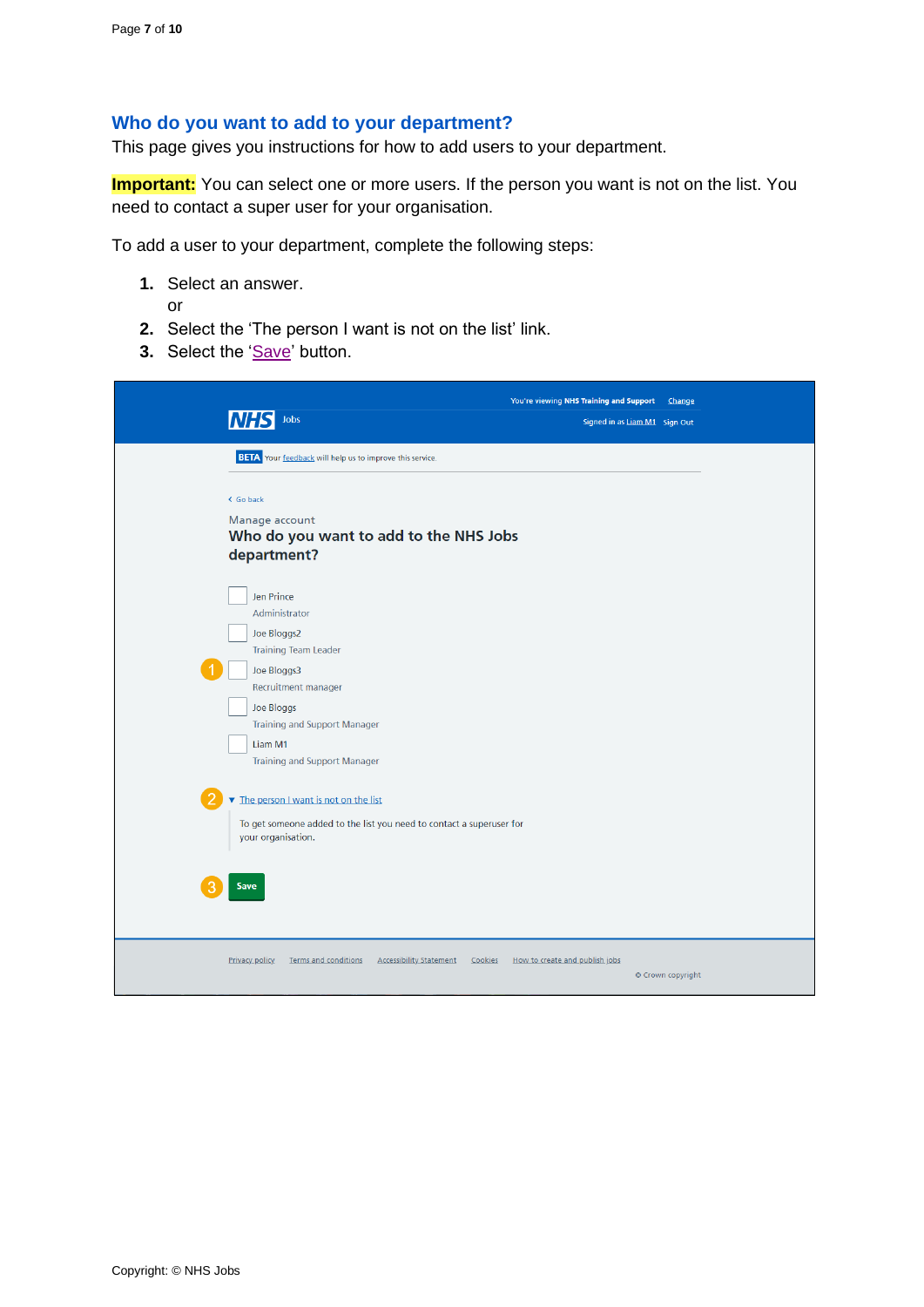#### <span id="page-7-0"></span>**Manage your departments**

This page gives you instructions for how to manage your departments.

**Important:** In this example, the user 'Joe Bloggs3' is added to your department.

To manage your departments, complete the following steps:

- **1.** Select the ['Change name'](#page-4-0) link (optional).
- **2.** Select the ['Remove'](#page-8-0) link (optional).
- **3.** Select the ['Add a user to the department'](#page-6-0) link.
- **4.** Select the ['Add a new department'](#page-4-0) button (optional).
- **5.** Select the ['Delete a department'](#page-9-0) button (optional).

| Jobs                                                                                                                                                                         | You're viewing NHS Training and Support<br>Change<br>Signed in as Liam M1 Sign Out |
|------------------------------------------------------------------------------------------------------------------------------------------------------------------------------|------------------------------------------------------------------------------------|
| <b>BETA</b> Your feedback will help us to improve this service.                                                                                                              |                                                                                    |
| < Go back<br>Manage account<br><b>Manage your departments</b><br>When you create a department, all users in it can view their own tasks and<br>the tasks for the department. |                                                                                    |
| <b>NHS Jobs</b>                                                                                                                                                              | Change name                                                                        |
| <b>Joe Bloggs</b>                                                                                                                                                            | Remove                                                                             |
| Add a user to the NHS Jobs department                                                                                                                                        |                                                                                    |
| Add a new department<br>Delete a department<br>Δ                                                                                                                             | $\overline{5}$                                                                     |
| <b>Privacy policy</b><br>Terms and conditions<br><b>Accessibility Statement</b>                                                                                              | How to create and publish jobs<br>Cookies<br>© Crown copyright                     |

If you don't want to add or remove a user and add or delete a department, you've reached the end of this user guide.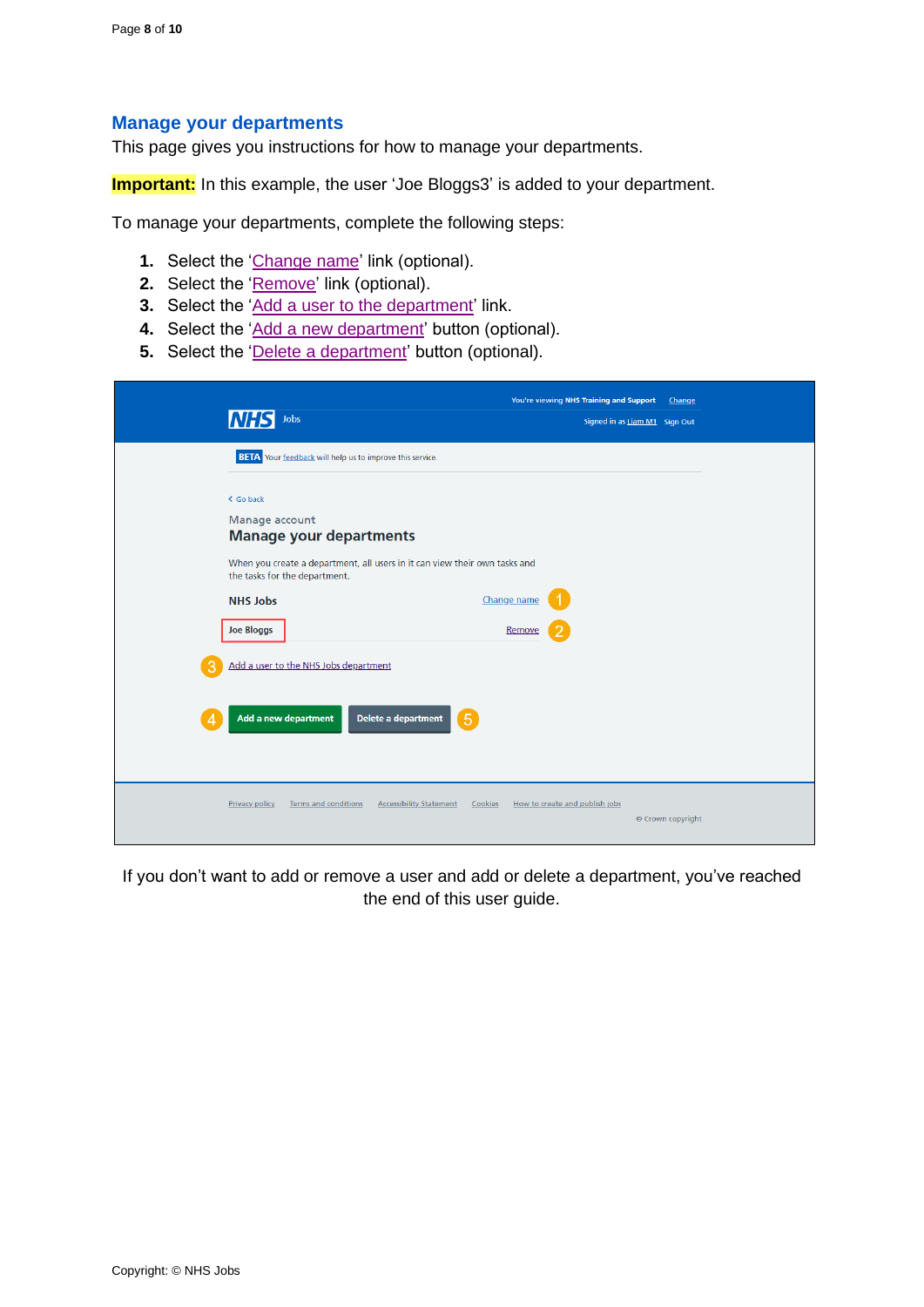#### <span id="page-8-0"></span>**Are you sure you want to remove the user from the department?**

This page gives you instructions to confirm if you're sure you want to remove the user from the department.

**Important:** You'll only see this page if you're removing a user from the department.

To confirm if you're sure you want to remove the user from the department, complete the following steps:

- **1.** Select an answer:
	- ['Yes'](#page-5-0)
	- 'No'
- **2.** Select the 'Save' button.

| <b>NHS</b><br>Jobs                                                                                    | You're viewing NHS Training and Support<br>Signed in as Liam M1 Sign Out | Change            |
|-------------------------------------------------------------------------------------------------------|--------------------------------------------------------------------------|-------------------|
| <b>BETA</b> Your feedback will help us to improve this service.                                       |                                                                          |                   |
| < Go back                                                                                             |                                                                          |                   |
| Manage account<br>Are you sure you want to remove Joe<br><b>Bloggs3 from the NHS Jobs department?</b> |                                                                          |                   |
| <b>No</b><br>Yes                                                                                      |                                                                          |                   |
| Save                                                                                                  |                                                                          |                   |
| <b>Accessibility Statement</b><br><b>Privacy policy</b><br><b>Terms and conditions</b><br>Cookies     | How to create and publish jobs                                           | © Crown copyright |

If you don't want to remove the user from the department, you've reached the end of this user guide.